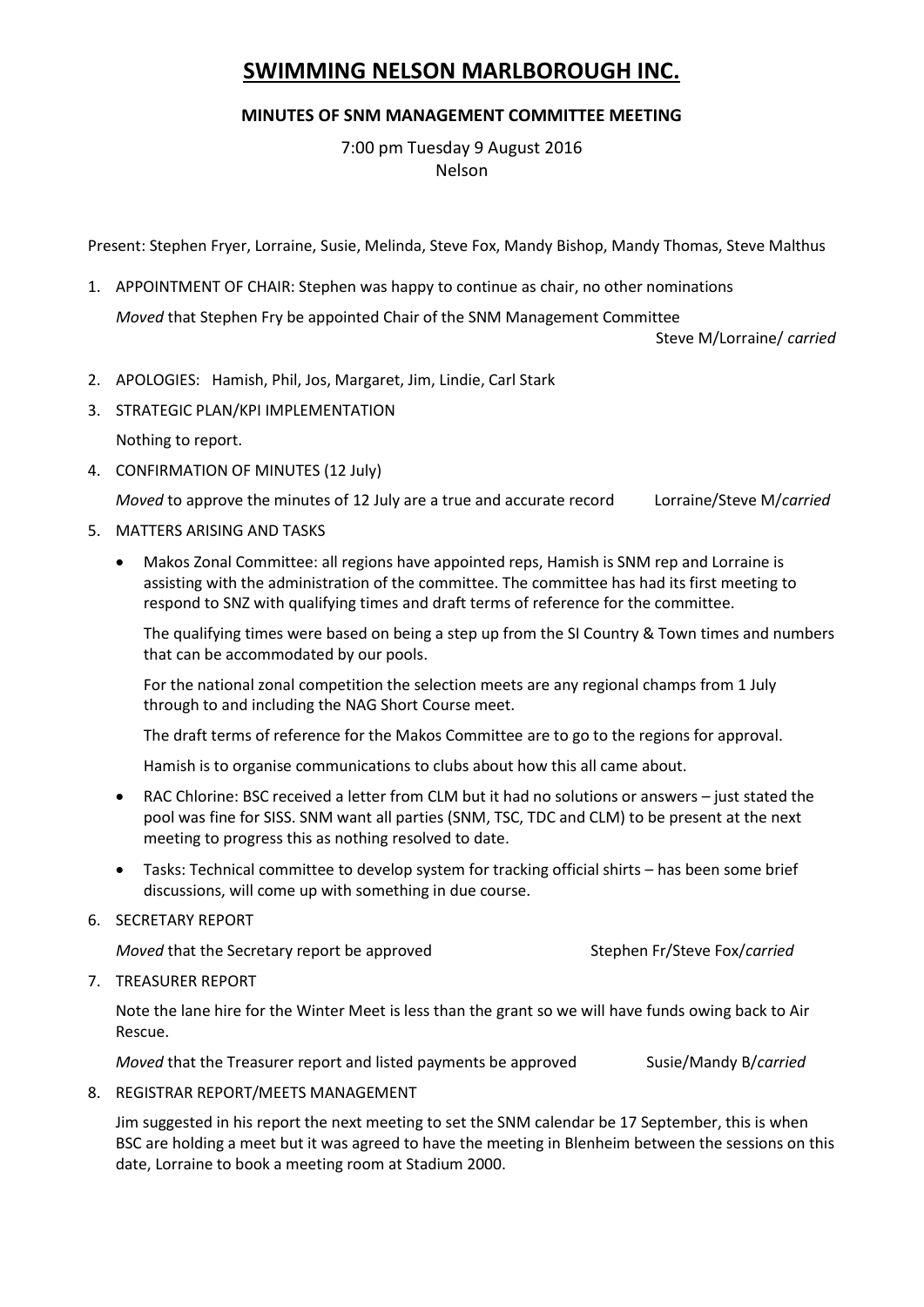Jim also recommended Lorraine McMath be designated the co-ordinator for the South Island Secondary School Swimming Champs 2017, so *moved* Mandy B/Steve M/*carried* 

*Moved* that the following records be confirmed and the Registrar report be approved **Tasman SC 200 Ribbon Meet 9 July 2016**

| 100 Back                                     | SC        | 14 | м | 1:03.50 | Oliver Stark         | <b>NLSNM</b> |
|----------------------------------------------|-----------|----|---|---------|----------------------|--------------|
| 200 Back                                     | SC.       | 14 | м | 2:20.47 | <b>Oliver Stark</b>  | <b>NLSNM</b> |
|                                              |           |    |   |         |                      |              |
| Canterbury West Coast SC Champs 22 July 2016 |           |    |   |         |                      |              |
| 100 Free                                     | SC        | 12 | F | 1:01.35 | <b>Piper Riley</b>   | <b>TASNM</b> |
| 200 Free                                     | SC        | 12 | F | 2:12.85 | <b>Piper Riley</b>   | <b>TASNM</b> |
| <b>400 Free</b>                              | <b>SC</b> | 12 | F | 4:42.45 | <b>Piper Riley</b>   | <b>TASNM</b> |
| 800 Free                                     | SC.       | 12 | F | 9:43.96 | <b>Piper Riley</b>   | <b>TASNM</b> |
| 200 IM                                       | SC        | 12 | F | 2:35.58 | <b>Piper Riley</b>   | <b>TASNM</b> |
| 200 Back                                     | SC.       | 13 | F | 2:26.76 | <b>Bree Anderson</b> | <b>TASNM</b> |

Stephen Fr/Susie/*carried*

#### 9. PUBLICITY/COMMUNICATION REPORT

No one has capacity to write an article on the Winter Meet for the media.

Lorraine will send the list of hytech points to clubs to acknowledge the age group winners. Feedback has been received that it would be good to recognise this as it was in the flier, even though medals for each event were well received.

#### 10. FUNDING REPORT

Melinda asked what other priorities for seeking funding were. Suggestions were a sound system, display board if the current application is not successful, backstroke ledges for the new starter blocks and a starter light system for hearing impaired swimmers.

Lorraine and Mandy T will investigate setting up a camera and screen system for recorders so they can view the finish of races for soft touches.

#### 11. SNZ LIAISON REPORT

Nothing to report.

### 12. TECHNICAL

Six new qualifications in the weekend – Stephen will provide the forms to Kirsty then she will need to advise the clubs of the new officials so they can enter them in the database. Stephen will also ask Blenheim for an update on any new officials since 1 January to provide to Kirsty.

#### 13. COACHING REPORT

Nothing to report.

#### 14. GENERAL BUSINESS

• Ratify 2016 AGM minutes

*Moved* that the minutes of Swimming Nelson Marlborough Inc 106<sup>th</sup> Annual General Meeting be ratified Steve Fox/Lorraine/*carried*

Addition to AGM report

Mandy T suggested the achievements of the NZ rep swimmers be acknowledged in the report – currently only in the President's report. Mandy T will request TSC recommend this to the SNM Board.